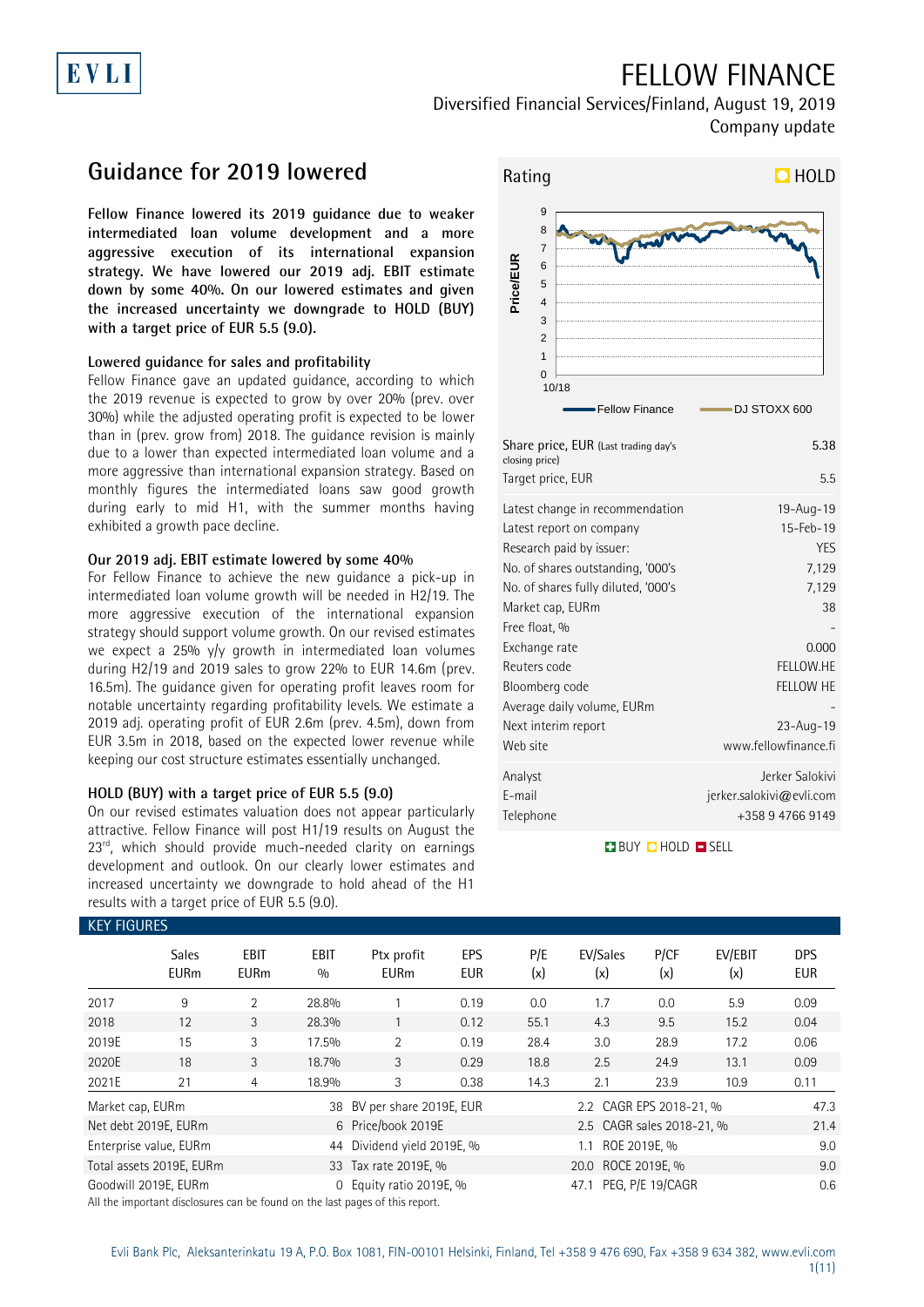# EVLI

# FELLOW FINANCE

| <b>Fellow Finance</b>     | 2017   | H1/18  | H2/18  | 2018   | H1/ <sup>T</sup> 19E | H2/19E | 2019E  | 2020E  | 2021E  |
|---------------------------|--------|--------|--------|--------|----------------------|--------|--------|--------|--------|
| Net sales                 | 8.7    | 5.6    | 6.4    | 12.0   | 7.0                  | 7.6    | 14.6   | 17.9   | 21.5   |
| sales growth, %           | 55%    | 43%    | 34%    | 38%    | 25%                  | 19%    | 22%    | 23%    | 20%    |
| Fee income                | 6.0    | 4.1    | 4.8    | 9.0    | 5.5                  | 6.0    | 11.5   | 14.6   | 18.0   |
| Interest income           | 2.7    | 1.4    | 1.5    | 3.0    | 1.5                  | 1.6    | 3.1    | 3.3    | 3.5    |
|                           |        |        |        |        |                      |        |        |        |        |
| Facilitated loans         | 99     | 76     | 96     | 172    | 109                  | 120    | 229    | 290    | 370    |
| change, %                 | 120%   | 74%    | 74%    | 74%    | 43%                  | 25%    | 33%    | 27%    | 28%    |
|                           |        |        |        |        |                      |        |        |        |        |
| <b>Expenses</b>           |        |        |        |        |                      |        |        |        |        |
| Materials and services    | $-3.0$ | $-1.8$ | $-1.9$ | $-3.8$ | $-3.0$               | $-3.2$ | $-6.2$ | $-7.3$ | $-8.5$ |
| as % of facilitated loans | 3.0%   | 2.4%   | 2.0%   | 2.2%   | 2.8%                 | 2.7%   | 2.7%   | 2.5%   | 2.3%   |
| Personnel expenses        | $-1.0$ | $-0.7$ | $-1.0$ | $-1.7$ | $-1.0$               | $-1.2$ | $-2.2$ | $-3.0$ | $-4.0$ |
| Other op. expenses        | $-1.8$ | $-1.2$ | $-1.5$ | $-2.7$ | $-1.5$               | $-1.7$ | $-3.2$ | $-3.8$ | $-4.4$ |
| <b>D&amp;A</b>            | $-0.4$ | $-0.2$ | $-0.2$ | $-0.4$ | $-0.2$               | $-0.2$ | $-0.4$ | $-0.5$ | $-0.5$ |
|                           |        |        |        |        |                      |        |        |        |        |
| <b>EBIT</b>               | 2.5    | 1.7    | 1.7    | 3.4    | 1.3                  | 1.3    | 2.6    | 3.4    | 4.1    |
| <b>EBIT</b> margin        | 28.8%  | 30.0%  | 26.4%  | 28.1%  | 18.0%                | 17.1%  | 17.5%  | 18.7%  | 18.9%  |
|                           |        |        |        |        |                      |        |        |        |        |
| Adj. EBIT                 | 2.5    | 1.7    | 1.9    | 3.5    | 1.3                  | 1.3    | 2.6    | 3.4    | 4.1    |
| Adj. EBIT margin          | 28.8%  | 30.0%  | 29.1%  | 29.5%  | 18.0%                | 17.1%  | 17.5%  | 18.7%  | 18.9%  |

| <b>PAYMENT PROCESSING &amp;</b> | <b>Ticker</b>  | <b>MCAP</b> | P/E   |       | P/Sales |       | Sales gr. |     | Net income margin |     |
|---------------------------------|----------------|-------------|-------|-------|---------|-------|-----------|-----|-------------------|-----|
| <b>FINANCING PLATFORMS</b>      |                | <b>EUR</b>  | 19E   | 20E   | 19E     | 20E   | 19E       | 20E | 19E               | 20E |
| Green Dot                       | <b>GDOT US</b> | 1388        | 10.8x | 9.0x  | 1.4x    | 1.3x  | 11%       | 6%  | 16%               | 12% |
| Total System Services           | ITSS US        | 20317       | 26.1x | 22.7x | 5.6x    | 5.2x  | 6%        | 7%  | 26%               | 35% |
| <b>WEX</b>                      | WEX US         | 7781        | 21.6x | 18.6x | 5.0x    | 4.5x  | 24%       | 10% | 25%               | 26% |
| GreenSky                        | <b>GSKY US</b> | 1137        | 11.7x | 9.8x  | 2.4x    | 2.0x  | 34%       | 21% | 21%               | 22% |
| PayPal Holdings                 | <b>PYPL US</b> | 112598      | 34.1x | 30.1x | 7.0x    | 6.0x  | 22%       | 18% | 20%               | 20% |
| Mastercard                      | <b>MAUS</b>    | 250905      | 36.0x | 30.4x | 16.5x   | 14.6x | 20%       | 13% | 47%               | 48% |
| <b>Visa</b>                     | V US           | 318725      | 31.8x | 27.5x | 15.0x   | 13.6x | 17%       | 11% | 55%               | 56% |
| Worldpay                        | WP US          | 37891       | 28.9x | 24.8x | 9.8x    | 9.0x  | 16%       | 9%  | 36%               | 37% |
| LendingTree                     | <b>TREE US</b> | 3463        | 51.7x | 32.9x | 3.5x    | 2.9x  | 52%       | 18% | 10%               | 12% |
| <b>Fidelity Natl Info Svcs</b>  | <b>FIS US</b>  | 76479       | 25.0x | 20.8x | 8.0x    | 6.7x  | 34%       | 20% | 28%               | 31% |
| Peer Group Average              |                | 83800       | 27.8x | 22.7x | 7.4x    | 6.6x  | 24%       | 13% | 28%               | 30% |
| Peer Group Median               |                | 20317       | 27.5x | 23.8x | 6.3x    | 5.6x  | 21%       | 12% | 25%               | 29% |

|                                | Ticker  | <b>MCAP</b> |        | P/E   |      | P/Sales    |        | Sales gr.  |        | Net income margin |  |
|--------------------------------|---------|-------------|--------|-------|------|------------|--------|------------|--------|-------------------|--|
| LENDING PLATFORMS              |         | <b>EUR</b>  | 19E    | 20E   | 19E  | <b>20E</b> | 19 E   | <b>20E</b> | 19E    | 20E               |  |
| On Deck Capital                | ONDK US | 224         | 9.6x   | 7.5x  | 0.6x | 0.5x       | 18%    | 5%         | 7%     | 8%                |  |
| LendingClub                    | LC US   | 1080        | 188.4x | 33.7x | 1.5x | l.4x       | $-31%$ | 13%        | 40/0   | 7%                |  |
| <b>Funding Circle Holdings</b> | IFCH GB | 446         |        |       | 2.4x | 2.0x       | 15%    | 20%        | $-21%$ | $-12%$            |  |
| Peer Group Average             |         | 652         | 99.0x  | 20.6x | 1.5x | 1.3x       | 10/0   | 13%        | $-3%$  | $1\%$             |  |
| <b>Peer Group Median</b>       |         | 652         | 99.0x  | 20.6x | 1.5x | 1.4x       | 15%    | 13%        | 4%     | 7%                |  |
|                                |         |             |        |       |      |            |        |            |        |                   |  |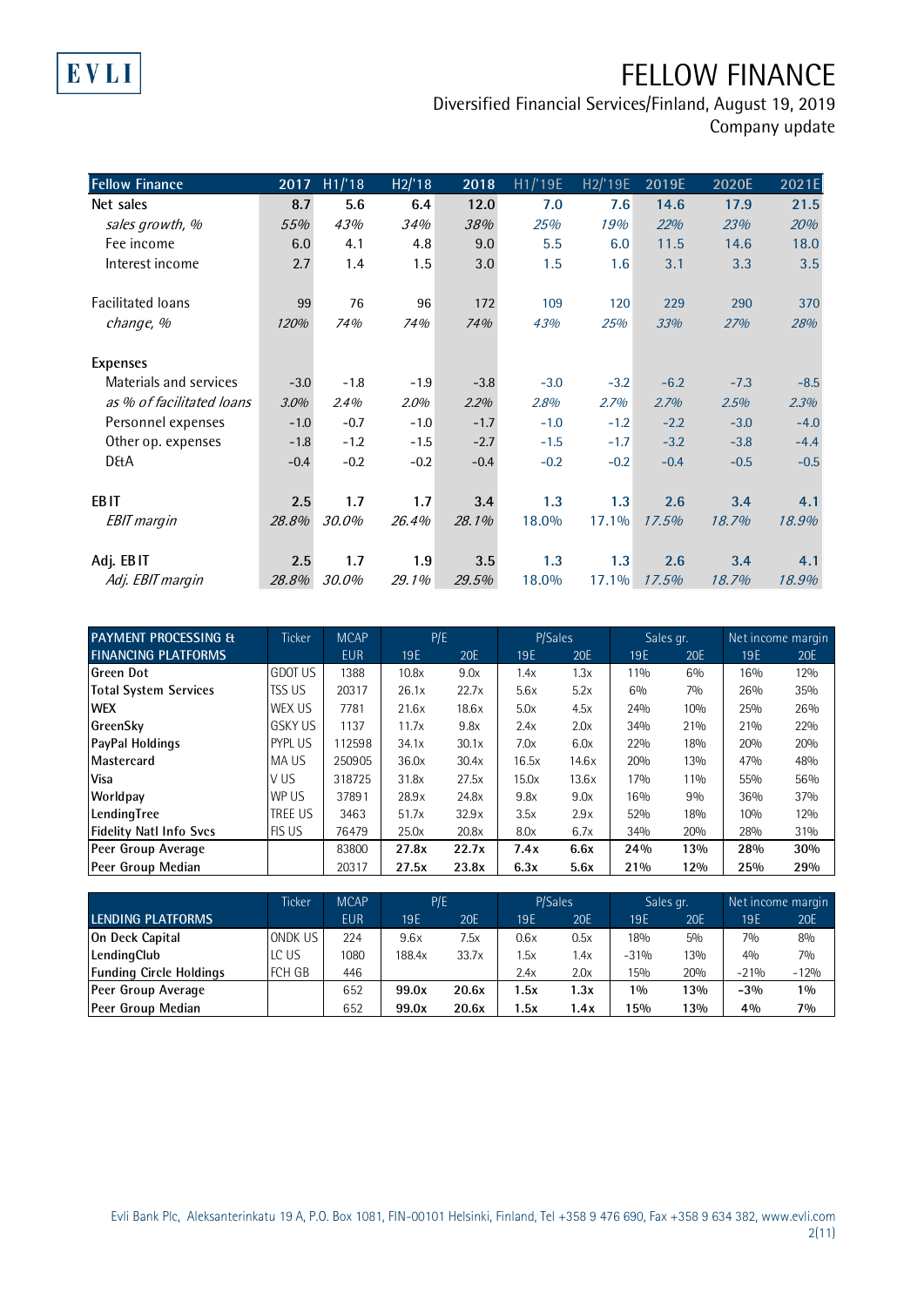| VALUATION RESULTS        | <b>BASE CASE DETAILS</b>   | VALUATION ASSUMPTIONS  | ASSUMPTIONS FOR WACC           |      |
|--------------------------|----------------------------|------------------------|--------------------------------|------|
| Current share price      | 5.38 PV of Free Cash Flow  | 21 Long-term growth, % | 2.0 Risk-free interest rate, % | 2.25 |
| DCF share value          | 6.38 PV of Horizon value   | 30 WACC, %             | 11.5 Market risk premium, %    | 5.8  |
| Share price potential, % | 18.6 Unconsolidated equity | 0 Spread, %            | 0.5 Debt risk premium, %       | 3.3  |
| Maximum value            | 6.9 Marketable securities  | 9 Minimum WACC, %      | 11.0 Equity beta coefficient   | 1.40 |
| Minimum value            | 5.9 Debt - dividend        | -14 Maximum WACC, %    | 12.0 Target debt ratio, %      | 20   |
| Horizon value, %         | 58.4 Value of stock        | 45 Nr of shares, Mn    | 7.1 Effective tax rate, %      | 20   |

| DCF valuation, EURm         | 2018           | 2019E    | 2020E    | 2021E    | 2022E          | 2023E          | 2024E    | 2025E    | 2026E    | 2027E    | 2028E | Horizon |
|-----------------------------|----------------|----------|----------|----------|----------------|----------------|----------|----------|----------|----------|-------|---------|
| Net sales                   | 12             | 15       | 18       | 21       | 26             | 31             | 39       | 43       | 45       | 47       | 48    | 49      |
| Sales growth, %             | 38.5           | 21.3     | 23.0     | 20.0     | 20.0           | <i>20.0</i>    | 25.0     | 10.0     | 5.0      | 5.0      | 2.0   | 2.0     |
| Operating income (EBIT)     | 3              | 3        | 3        | 4        | 6              |                | 9        | 10       | 10       | 11       | 11    | 11      |
| EBIT margin, %              | 28.3           | 17.5     | 18.7     | 18.9     | 23.0           | 23.0           | 23.0     | 23.0     | 23.0     | 23.0     | 23.0  | 23.0    |
| + Depreciation+amort.       |                | $\Omega$ | $\Omega$ | 0        |                |                |          |          |          |          |       |         |
| - Income taxes              | $-1$           | $-1$     | $-1$     | $-1$     | $-1$           | $-1$           | $-2$     | $-2$     | $-2$     | $-2$     | $-2$  |         |
| - Change in NWC             |                | $-1$     | $-1$     | $-2$     | $-3$           | $-4$           | $\Omega$ | $\Omega$ | $-1$     | $-1$     | -1    |         |
| NWC / Sales, %              | 26.3           | 29.6     | 32.3     | 36.6     | 41.2           | 46.2           | 35.8     | 33.3     | 33.3     | 33.3     | 34.8  |         |
| + Change in other liabs     |                | $\Omega$ | $\Omega$ | $\Omega$ | $\Omega$       | $\Omega$       | $\Omega$ | $\Omega$ | $\Omega$ | $\Omega$ |       |         |
| - Capital Expenditure       | $-3$           | $-1$     | $-1$     | $-1$     | $-1$           | $-1$           | $-1$     | $-1$     | $-1$     | $-1$     | - 1   |         |
| Investments / Sales, %      | 26.3           | 4.2      | 3.2      | 3.1      | 3.1            | 3.1            | 3.2      | 2.7      | 2.6      | 2.6      | 2.4   | 2.4     |
| - Other items               | $\Omega$       | 0        | $\Omega$ | $\Omega$ | $\Omega$       | $\Omega$       | $\Omega$ | $\Omega$ | $\Omega$ | $\Omega$ | 0     |         |
| $=$ Unlevered Free CF (FCF) | $\overline{2}$ |          |          |          | $\mathfrak{D}$ | $\overline{2}$ | 7        | 7        |          | 8        | 8     | 82      |
| $=$ Discounted FCF (DFCF)   |                |          |          |          |                |                | 4        | 4        | 3        | 3        | 3     | 30      |
|                             |                |          |          |          |                |                |          |          |          |          |       |         |
| $=$ DFCF min WACC           |                |          |          |          |                |                | 4        | 4        | 3        | 3        | 3     | 33      |
| $=$ DFCF max WACC           |                |          |          |          |                |                | 4        | 4        | 3        | 3        | 3     | 27      |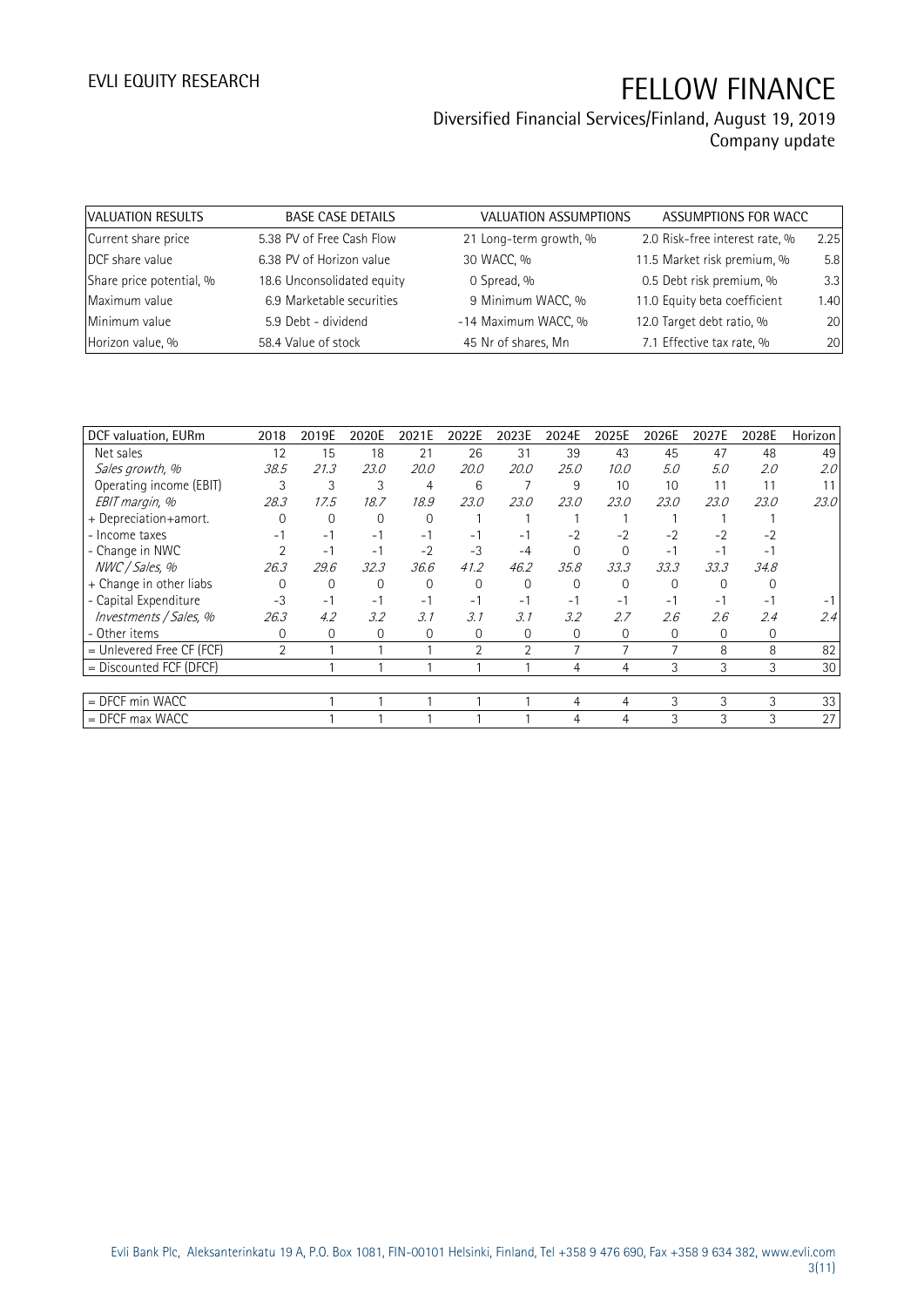| <b>INTERIM FIGURES</b>               |              |                 |                     |                |                |              |                |              |                |                |                |                |
|--------------------------------------|--------------|-----------------|---------------------|----------------|----------------|--------------|----------------|--------------|----------------|----------------|----------------|----------------|
| EVLI ESTIMATES, EURm                 | 201801       | 201802          | 201803              | 201804         | 2018           | 2019Q1E      | 2019Q2E        | 2019Q3E      | 2019Q4E        | 2019E          | 2020E          | 2021E          |
| Net sales                            | 0            | 6               | $\mathbf 0$         | 6              | 12             | $\mathbf 0$  | 7              | 0            | 8              | 15             | 18             | 21             |
| EBITDA                               | 0            | $\overline{2}$  | $\mathbf 0$         | $\overline{2}$ | $\overline{4}$ | $\Omega$     |                | 0            | $\overline{2}$ | 3              | $\overline{4}$ | $\overline{4}$ |
| EBITDA margin (%)                    | 0.0          | 33.3            | 0.0                 | 30.6           | 31.9           | 0.0          | 20.9           | 0.0          | 19.7           | 20.5           | 20.6           | 20.9           |
| EBIT                                 | $\Omega$     | $\overline{2}$  | $\mathbf{0}$        | $\overline{2}$ | 3              | $\Omega$     |                | 0            | $\mathbf{1}$   | 3              | 3              | $\overline{4}$ |
| EBIT margin (%)                      | 0.0          | 30.0            | 0.0                 | 26.9           | 28.3           | 0.0          | 18.0           | 0.0          | 17.1           | 17.5           | 18.7           | 18.9           |
| Net financial items                  | 0            | $-1$            | $\Omega$            | $-2$           | $-2$           | $\Omega$     | $\Omega$       | 0            | $\Omega$       | $-1$           | $-1$           | $-1$           |
| Pre-tax profit                       | O            |                 | 0                   | $\Omega$       |                | $\Omega$     |                | 0            |                | 2              | 3              | 3              |
| Tax                                  | 0            | $\mathbf{0}$    | $\mathbf 0$         | $\mathbf 0$    | $\mathbf 0$    | $\mathbf 0$  | $\Omega$       | 0            | $\Omega$       | $\mathbf{0}$   | $-1$           | $-1$           |
| Tax rate (%)                         | 0.0          | 21.8            | 0.0                 | 39.8           | 23.3           | 0.0          | 20.0           | 0.0          | 20.0           | 20.0           | 20.0           | 20.0           |
| Net profit                           | $\Omega$     |                 | $\mathbf 0$         | $\Omega$       |                | $\Omega$     |                | 0            | $\mathbf{1}$   | $\overline{1}$ | 2              | 3              |
| EPS                                  | 0.00         | 0.11            | 0.00                | 0.01           | 0.12           | 0.00         | 0.09           | 0.00         | 0.10           | 0.19           | 0.29           | 0.38           |
| EPS adjusted (diluted no. of shares) | 0.00         | 0.11            | 0.00                | 0.01           | 0.12           | 0.00         | 0.09           | 0.00         | 0.10           | 0.19           | 0.29           | 0.38           |
| Dividend per share                   | 0.00         | 0.00            | 0.00                | 0.00           | 0.04           | 0.00         | 0.00           | 0.00         | 0.00           | 0.06           | 0.09           | 0.11           |
| SALES, EURm                          |              |                 |                     |                |                |              |                |              |                |                |                |                |
| Fellow Finance                       | $\mathbf 0$  | 6               | $\mathsf{O}\xspace$ | 6              | 12             | $\mathbf{0}$ | $\overline{7}$ | 0            | 8              | 15             | 18             | 21             |
| Total                                | $\mathbf 0$  | $6\phantom{1}6$ | $\mathbf 0$         | 6              | 12             | $\mathbf{0}$ | $\overline{7}$ | $\mathbf 0$  | 8              | 15             | 18             | 21             |
| SALES GROWTH, Y/Y %                  |              |                 |                     |                |                |              |                |              |                |                |                |                |
| Fellow Finance                       | 0.0          | 0.0             | 0.0                 | $-25.9$        | 38.5           | 0.0          | 24.5           | 0.0          | 18.4           | 21.3           | 23.0           | 20.0           |
| Total                                | 0.0          | 0.0             | 0.0                 | $-26.0$        | 38.5           | 0.0          | 24.5           | 0.0          | 18.4           | 21.3           | 23.0           | 20.0           |
| EBIT, EURm                           |              |                 |                     |                |                |              |                |              |                |                |                |                |
| Fellow Finance                       | $\mathbf{0}$ | $\overline{2}$  | $\mathbf 0$         | $\overline{2}$ | 3              | $\mathbf{0}$ | $\mathbf{1}$   | $\mathbf{0}$ | $\mathbf{1}$   | 3              | 3              | $\overline{4}$ |
| Total                                | $\Omega$     | $\overline{2}$  | $\mathbf 0$         | $\overline{2}$ | 3              | $\Omega$     | $\mathbf{1}$   | 0            |                | 3              | 3              | $\overline{4}$ |
| EBIT margin, %                       |              |                 |                     |                |                |              |                |              |                |                |                |                |
| Fellow Finance                       | 0.0          | 30.0            | 0.0                 | 26.9           | 28.3           | 0.0          | 18.0           | 0.0          | 17.1           | 17.5           | 18.7           | 18.9           |
| Total                                | 0.0          | 30.0            | 0.0                 | 26.9           | 28.3           | 0.0          | 18.0           | 0.0          | 17.1           | 17.5           | 18.7           | 18.9           |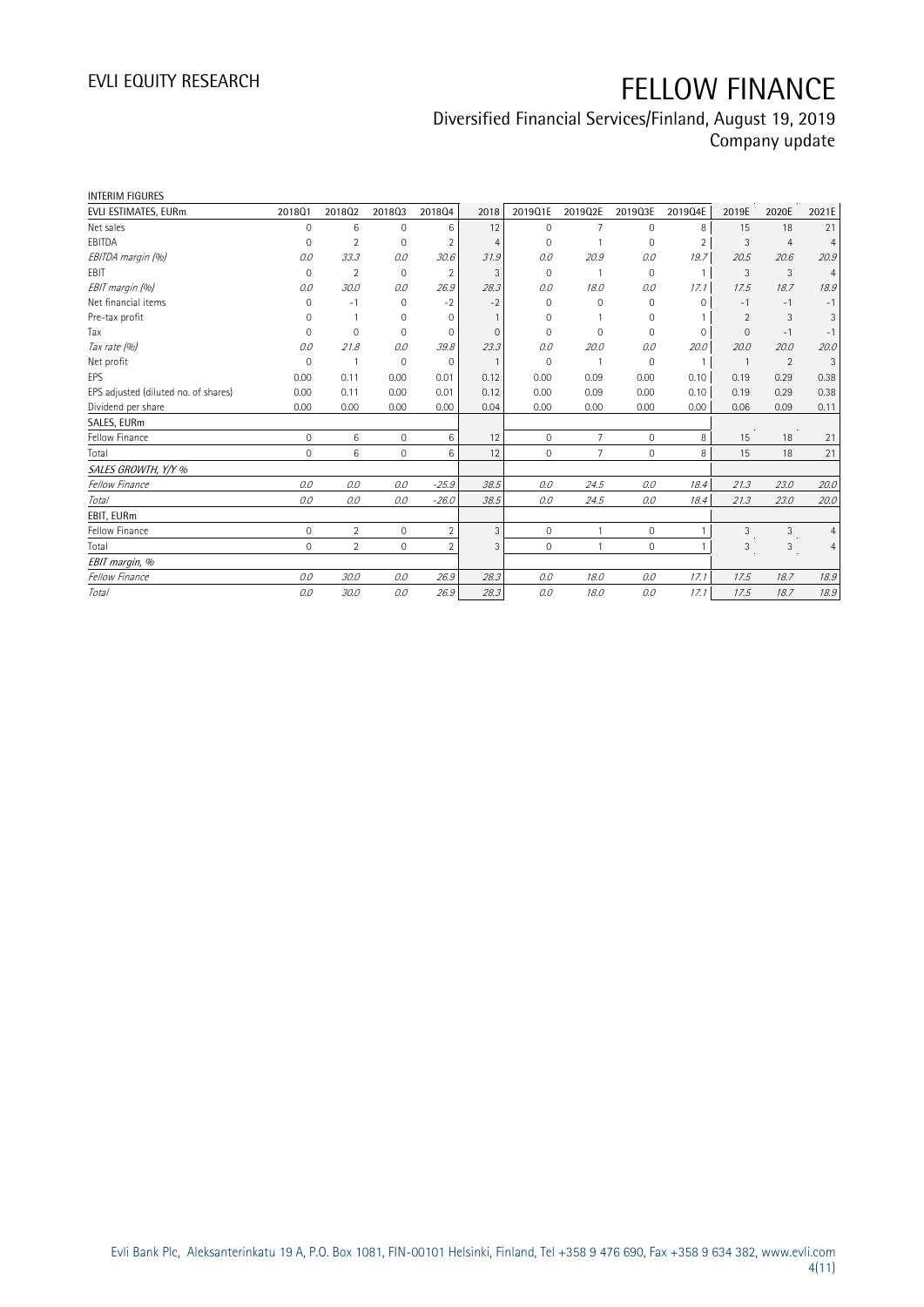## Diversified Financial Services/Finland, August 19, 2019

Company update

| INCOME STATEMENT, EURm                   | 2014                | 2015                                                                                                                                                                                                                                                                                                                                                                                                                                                      | 2016                | 2017                | 2018           | 2019E               | 2020E               | 2021E               |
|------------------------------------------|---------------------|-----------------------------------------------------------------------------------------------------------------------------------------------------------------------------------------------------------------------------------------------------------------------------------------------------------------------------------------------------------------------------------------------------------------------------------------------------------|---------------------|---------------------|----------------|---------------------|---------------------|---------------------|
| <b>Sales</b>                             | $\mathbb O$         | $\overline{4}$                                                                                                                                                                                                                                                                                                                                                                                                                                            | $\,6$               | $9\,$               | 12             | 15                  | 18                  | 21                  |
| Sales growth (%)                         | 0.0                 | 100,025.0                                                                                                                                                                                                                                                                                                                                                                                                                                                 | 39.6                | 55.0                | 38.5           | 21.3                | 23.0                | 20.0                |
| Costs                                    | $\mathsf{O}\xspace$ | $-2$                                                                                                                                                                                                                                                                                                                                                                                                                                                      | $-4$                | -6                  | -8             | $-12$               | $-14$               | $-17$               |
| Reported EBITDA                          | $\mathsf{O}\xspace$ | $\sqrt{2}$                                                                                                                                                                                                                                                                                                                                                                                                                                                | $\mathbf{1}$        | 3                   | $\overline{4}$ | 3                   | $\overline{4}$      | $\overline{4}$      |
| Extraordinary items in EBITDA            | $\mathbf 0$         | $\mathbf 0$                                                                                                                                                                                                                                                                                                                                                                                                                                               | $\mathbf 0$         | $\mathsf{O}\xspace$ | $\mathbf 0$    | $\mathsf{O}\xspace$ | $\mathbf 0$         | $\mathbf 0$         |
| EBITDA margin (%)                        | 0.0                 | 40.7                                                                                                                                                                                                                                                                                                                                                                                                                                                      | 22.5                | 33.1                | 31.9           | 20.5                | 20.6                | 20.9                |
| Depreciation                             | $\mathbf 0$         | $\mathbf 0$                                                                                                                                                                                                                                                                                                                                                                                                                                               | $\mathbf 0$         | $\mathsf{O}\xspace$ | $\mathbf 0$    | $\mathsf{O}\xspace$ | $\mathbf 0$         | $\mathbf 0$         |
| EBITA                                    | $\mathbf 0$         | 1                                                                                                                                                                                                                                                                                                                                                                                                                                                         | $\mathbf{1}$        | $\sqrt{2}$          | $\sqrt{3}$     | 3                   | 3                   | $\overline{4}$      |
| Goodwill amortization / writedown        | $\mathbf 0$         | $\mathbf 0$                                                                                                                                                                                                                                                                                                                                                                                                                                               | $\mathbf 0$         | $\mathsf{O}\xspace$ | $\mathbf 0$    | 0                   | $\mathbf 0$         | 0                   |
| Reported EBIT                            | $\mathbf 0$         | $\mathbf{1}$                                                                                                                                                                                                                                                                                                                                                                                                                                              | $\mathbf{1}$        | $\sqrt{2}$          | 3              | 3                   | $\sqrt{3}$          | $\overline{4}$      |
| EBIT margin (%)                          | 0.0                 | 32.2                                                                                                                                                                                                                                                                                                                                                                                                                                                      | 16.4                | 28.8                | 28.3           | 17.5                | 18.7                | 18.9                |
| Net financials                           | $\mathbb O$         | $-1$                                                                                                                                                                                                                                                                                                                                                                                                                                                      | $-1$                | $-1$                | $-2$           | $-1$                | $-1$                | $-1$                |
| Pre-tax profit                           | $\mathsf{O}\xspace$ | $\mathbf 0$                                                                                                                                                                                                                                                                                                                                                                                                                                               | $\mathsf{O}\xspace$ | $\overline{1}$      | $\overline{1}$ | $\overline{2}$      | 3                   | 3                   |
| Extraordinary items                      | $\mathsf{O}\xspace$ | $\mathbf 0$                                                                                                                                                                                                                                                                                                                                                                                                                                               | $\mathsf{O}\xspace$ | $\mathsf{O}\xspace$ | $\mathbf 0$    | $\mathsf{O}\xspace$ | $\mathbf 0$         | $\mathbf 0$         |
| Taxes                                    | $\mathbf 0$         | 0                                                                                                                                                                                                                                                                                                                                                                                                                                                         | $\mathsf{O}\xspace$ | $\mathsf{O}\xspace$ | $\mathbf 0$    | 0                   | $-1$                | $-1$                |
| Minority shares                          | $\mathsf{O}\xspace$ | $\mathbf 0$                                                                                                                                                                                                                                                                                                                                                                                                                                               | $\mathsf{O}\xspace$ | $\mathsf{O}\xspace$ | $\mathbf 0$    | 0                   | $\mathbf 0$         | $\mathbf 0$         |
| Net profit                               | $\overline{0}$      | 0                                                                                                                                                                                                                                                                                                                                                                                                                                                         | $\mathsf{O}\xspace$ | 1                   | $\mathbf{1}$   | $\mathbf{1}$        | $\overline{c}$      | 3                   |
| <b>BALANCE SHEET, EURm</b>               |                     |                                                                                                                                                                                                                                                                                                                                                                                                                                                           |                     |                     |                |                     |                     |                     |
| Assets                                   |                     |                                                                                                                                                                                                                                                                                                                                                                                                                                                           |                     |                     |                |                     |                     |                     |
| Fixed assets                             | $\mathbf 0$         | 11                                                                                                                                                                                                                                                                                                                                                                                                                                                        | 10                  | 14                  | 17             | 17                  | 17                  | 17                  |
| % of sales                               | О                   | 264                                                                                                                                                                                                                                                                                                                                                                                                                                                       | 171                 | 160                 | 139            | 116                 | 95                  | 81                  |
| Goodwill                                 | $\mathsf{O}\xspace$ | $\mathbf 0$                                                                                                                                                                                                                                                                                                                                                                                                                                               | 0                   | $\mathsf{O}\xspace$ | $\mathbf 0$    | $\mathsf{O}\xspace$ | $\mathbf 0$         | $\mathbf 0$         |
| % of sales                               | 0                   | $\mathcal{J}% _{G}=\mathcal{J}_{G}=\mathcal{J}_{G}=\mathcal{J}_{G}=\mathcal{J}_{G}=\mathcal{J}_{G}=\mathcal{J}_{G}=\mathcal{J}_{G}=\mathcal{J}_{G}=\mathcal{J}_{G}=\mathcal{J}_{G}=\mathcal{J}_{G}=\mathcal{J}_{G}=\mathcal{J}_{G}=\mathcal{J}_{G}=\mathcal{J}_{G}=\mathcal{J}_{G}=\mathcal{J}_{G}=\mathcal{J}_{G}=\mathcal{J}_{G}=\mathcal{J}_{G}=\mathcal{J}_{G}=\mathcal{J}_{G}=\mathcal{J}_{G}=\mathcal{J}_{G}=\mathcal{J}_{G}=\mathcal{J}_{G}=\math$ | $\sqrt{2}$          | $\mathcal I$        | 0              | 0                   | 0                   | 0                   |
| Inventory                                | $\mathsf{O}\xspace$ | $\mathbf 0$                                                                                                                                                                                                                                                                                                                                                                                                                                               | $\mathsf{O}\xspace$ | $\mathsf{O}\xspace$ | $\mathbf 0$    | 0                   | $\mathbf 0$         | $\mathbf 0$         |
| % of sales                               | 0                   | 0                                                                                                                                                                                                                                                                                                                                                                                                                                                         | 0                   | 0                   | 0              | 0                   | $\mathcal O$        | 0                   |
| Receivables                              | 0                   | 3                                                                                                                                                                                                                                                                                                                                                                                                                                                         | 5                   | 6                   | $\overline{7}$ | 9                   | 12                  | 15                  |
| % of sales                               | 0                   | 82                                                                                                                                                                                                                                                                                                                                                                                                                                                        | 94                  | 71                  | 58             | 62                  | 64                  | 69                  |
| Liquid funds                             | $\mathsf{O}\xspace$ | $\sqrt{2}$                                                                                                                                                                                                                                                                                                                                                                                                                                                | $\overline{2}$      | $\sqrt{2}$          | $\,9$          | $\overline{7}$      | 6                   | $\overline{4}$      |
| % of sales                               | 0                   | 39                                                                                                                                                                                                                                                                                                                                                                                                                                                        | 40                  | 20                  | 72             | 50                  | 35                  | 20                  |
| Total assets                             | $\overline{0}$      | 16                                                                                                                                                                                                                                                                                                                                                                                                                                                        | 17                  | 22                  | 32             | 33                  | 35                  | 36                  |
| Liabilities                              |                     |                                                                                                                                                                                                                                                                                                                                                                                                                                                           |                     |                     |                |                     |                     |                     |
| Equity                                   | $\mathsf{O}\xspace$ | 3                                                                                                                                                                                                                                                                                                                                                                                                                                                         | 3                   | $\overline{4}$      | 15             | 16                  | 17                  | 19                  |
| % of sales                               | 0                   | 76                                                                                                                                                                                                                                                                                                                                                                                                                                                        | 55                  | 48                  | 121            | 107                 | 96                  | 90                  |
| Deferred taxes                           | $\mathsf{O}\xspace$ | $\mathbf 0$                                                                                                                                                                                                                                                                                                                                                                                                                                               | $\mathsf{O}\xspace$ | $\mathsf{O}\xspace$ | $\mathbf 0$    | $\mathsf{O}\xspace$ | $\mathbf 0$         | $\mathbf 0$         |
| % of sales                               | 0                   | $\mathcal O$                                                                                                                                                                                                                                                                                                                                                                                                                                              | 0                   | 0                   | 0              | 0                   | 0                   | 0                   |
| Interest bearing debt                    | $\mathsf{O}\xspace$ | 11                                                                                                                                                                                                                                                                                                                                                                                                                                                        | 13                  | 17                  | 14             | 13                  | 12                  | 10                  |
| % of sales                               | 0                   | 276                                                                                                                                                                                                                                                                                                                                                                                                                                                       | 238                 | 191                 | 117            | 88                  | 66                  | 47                  |
| Non-interest bearing current liabilities | $\mathsf{O}\xspace$ | $\overline{2}$                                                                                                                                                                                                                                                                                                                                                                                                                                            | $\mathbf{1}$        | $\mathbf{1}$        | $\overline{4}$ | 5                   | 6                   | 7                   |
| % of sales                               | 0                   | 38                                                                                                                                                                                                                                                                                                                                                                                                                                                        | 12                  | 13                  | 32             | 32                  | 32                  | 32                  |
| Other interest free debt                 | $\mathsf{O}\xspace$ | $\mathbf 0$                                                                                                                                                                                                                                                                                                                                                                                                                                               | $\mathsf{O}\xspace$ | $\mathsf{O}\xspace$ | $\mathbf 0$    | $\mathsf{O}\xspace$ | $\mathbf 0$         | $\mathbf 0$         |
| % of sales                               | 0                   | 0                                                                                                                                                                                                                                                                                                                                                                                                                                                         | 0                   | 0                   | 0              | 0                   | 0                   | 0                   |
| <b>Total liabilities</b>                 | $\mathsf{O}\xspace$ | 16                                                                                                                                                                                                                                                                                                                                                                                                                                                        | 17                  | 22                  | 32             | 33                  | 35                  | $36\,$              |
| CASH FLOW, EURm                          |                     |                                                                                                                                                                                                                                                                                                                                                                                                                                                           |                     |                     |                |                     |                     |                     |
| + EBITDA                                 | $\mathbb O$         | $\overline{2}$                                                                                                                                                                                                                                                                                                                                                                                                                                            | $\mathbf{1}$        | 3                   | $\overline{4}$ | 3                   | $\overline{4}$      | $\overline{4}$      |
| - Net financial items                    | $\mathbb O$         | $-1$                                                                                                                                                                                                                                                                                                                                                                                                                                                      | $-1$                | $-1$                | $-2$           | $-1$                | $-1$                | $-1$                |
| - Taxes                                  | 0                   | 0                                                                                                                                                                                                                                                                                                                                                                                                                                                         | 0                   | 0                   | $\mathbf 0$    | 0                   | $-1$                | $-1$                |
| - Increase in Net Working Capital        | $\mathsf{O}\xspace$ | $-2$                                                                                                                                                                                                                                                                                                                                                                                                                                                      | $-3$                | $\mathbb O$         | $\sqrt{2}$     | $-1$                | $-1$                | $-2$                |
| $+/-$ Other                              | $\mathbb O$         | $\mathbf 0$                                                                                                                                                                                                                                                                                                                                                                                                                                               | $\mathsf{O}\xspace$ | $\mathsf{O}\xspace$ | $\mathbf 0$    | $\mathsf{O}\xspace$ | $\mathbf 0$         | $\mathbf 0$         |
| = Cash flow from operations              | $\mathsf{O}\xspace$ | $-2$                                                                                                                                                                                                                                                                                                                                                                                                                                                      | $-2$                | $\mathbf{1}$        | 3              | $\mathbf{1}$        | $\mathbf{1}$        | $\overline{1}$      |
| - Capex                                  | $\mathsf{O}\xspace$ | $-11$                                                                                                                                                                                                                                                                                                                                                                                                                                                     | $\mathbf{1}$        | $-5$                | $-3$           | $-1$                | $-1$                | $-1$                |
| - Acquisitions                           | $\mathsf{O}\xspace$ | $\mathbf 0$                                                                                                                                                                                                                                                                                                                                                                                                                                               | $\mathsf{O}\xspace$ | $\mathbb O$         | $\mathbf 0$    | $\mathbf 0$         | $\mathbf 0$         | $\mathsf{O}\xspace$ |
| + Divestments                            | $\mathsf{O}\xspace$ | $\mathbf 0$                                                                                                                                                                                                                                                                                                                                                                                                                                               | $\mathsf{O}\xspace$ | $\mathsf{O}\xspace$ | $\mathbf 0$    | $\mathsf{O}\xspace$ | $\mathbf 0$         | $\mathbf 0$         |
| = Net cash flow                          | 0                   | $-13$                                                                                                                                                                                                                                                                                                                                                                                                                                                     | $-2$                | $-4$                | $\mathbf 0$    | $\mathsf{O}\xspace$ | $\mathbf 0$         | $\mathbb O$         |
| +/- Change in interest-bearing debt      | 0                   | 11                                                                                                                                                                                                                                                                                                                                                                                                                                                        | $\overline{2}$      | 3                   | -3             | $-1$                | $-1$                | $-2$                |
| +/- New issues/buybacks                  | 0                   | $\sqrt{3}$                                                                                                                                                                                                                                                                                                                                                                                                                                                | $\mathsf{O}\xspace$ | $\mathsf{O}\xspace$ | 10             | $\mathbf 0$         | $\mathbf 0$         | $\mathsf{O}\xspace$ |
| - Paid dividend                          | $\mathsf{O}\xspace$ | $\mathbf 0$                                                                                                                                                                                                                                                                                                                                                                                                                                               | 0                   | $\mathsf{O}\xspace$ | $-1$           | $\mathsf{O}\xspace$ | $\mathbf 0$         | $-1$                |
| +/- Change in loan receivables           | $\mathsf{O}\xspace$ | $\mathbb O$                                                                                                                                                                                                                                                                                                                                                                                                                                               | $\mathsf{O}\xspace$ | $\mathsf{O}\xspace$ | $\mathbb O$    | $\mathsf{O}\xspace$ | $\mathsf{O}\xspace$ | $\mathsf{O}\xspace$ |
| Change in cash                           | $\mathsf{O}\xspace$ | $\overline{2}$                                                                                                                                                                                                                                                                                                                                                                                                                                            | $\mathbf{1}$        | $\mathsf{O}\xspace$ | $\overline{7}$ | $-1$                | $-1$                | $-2$                |
|                                          |                     |                                                                                                                                                                                                                                                                                                                                                                                                                                                           |                     |                     |                |                     |                     |                     |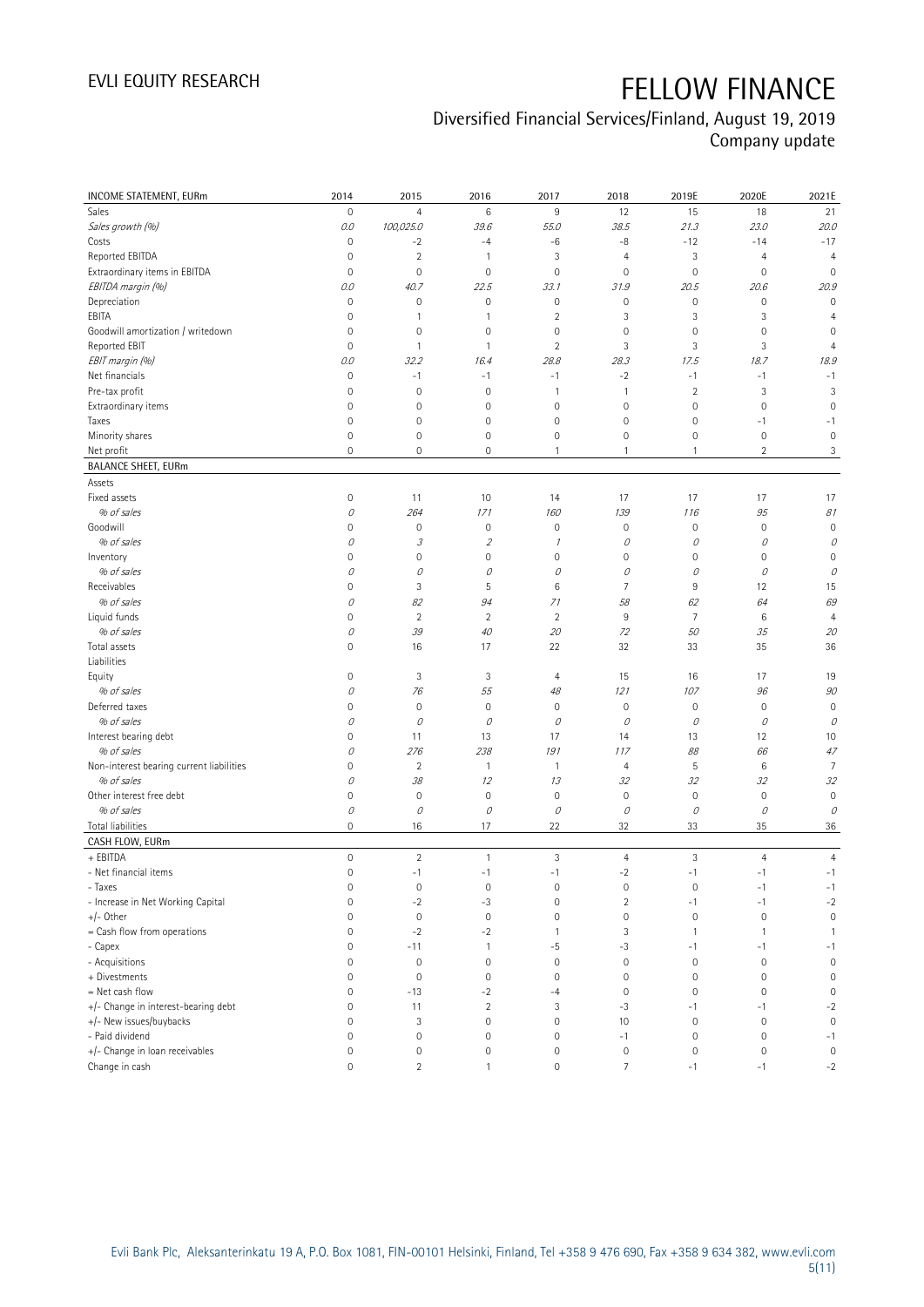| <b>KEY FIGURES</b>                  | 2015                | 2016                | 2017                | 2018           | 2019E               | 2020E               | 2021E          |
|-------------------------------------|---------------------|---------------------|---------------------|----------------|---------------------|---------------------|----------------|
| M-cap                               | $\mathsf{O}\xspace$ | $\mathbf 0$         | $\mathsf{O}\xspace$ | 46             | 38                  | 38                  | 38             |
| Net debt                            | 9                   | 11                  | 15                  | 5              | $\,6\,$             | 6                   | 6              |
| Enterprise value                    | $\overline{9}$      | 11                  | 15                  | 52             | 44                  | 44                  | 44             |
| Sales                               | $\overline{4}$      | $6\phantom{1}6$     | $9\,$               | 12             | 15                  | 18                  | 21             |
| EBITDA                              | $\overline{2}$      | $\overline{1}$      | 3                   | $\overline{4}$ | 3                   | $\overline{4}$      | $\overline{4}$ |
| EBIT                                | 1                   | $\mathbf{1}$        | $\overline{2}$      | 3              | $\sqrt{3}$          | 3                   | $\overline{4}$ |
| Pre-tax                             | $\mathbf 0$         | $\mathbf 0$         | $\mathbf{1}$        | $\mathbf{1}$   | $\overline{2}$      | 3                   | 3              |
| Earnings                            | $\mathbf 0$         | $\mathsf{O}\xspace$ | $\mathbf{1}$        | $\mathbf{1}$   | $\mathbf{1}$        | $\overline{c}$      | 3              |
| Book value                          | 3                   | 3                   | $\overline{4}$      | 15             | 16                  | 17                  | 19             |
| Valuation multiples                 |                     |                     |                     |                |                     |                     |                |
| EV/sales                            | 2.4                 | 2.0                 | 1.7                 | 4.3            | 3.0                 | 2.5                 | 2.1            |
| EV/EBITDA                           | 5.8                 | 8.8                 | 5.2                 | 13.5           | 14.7                | 11.9                | 9.8            |
| EV/EBITA                            | 7.3                 | 12.1                | 5.9                 | 15.2           | 17.2                | 13.1                | 10.9           |
| EV/EBIT                             | 7.3                 | 12.1                | 5.9                 | 15.2           | 17.2                | 13.1                | 10.9           |
| EV/operating cash flow              | $-17.2$             | $-6.4$              | 6.9                 | 10.6           | 33.0                | 28.6                | 27.6           |
| EV/cash earnings                    | 43.0                | 26.9                | 10.1                | 40.9           | 24.6                | 18.4                | 14.2           |
| P/E                                 | 0.0                 | 0.0                 | 0.0                 | 55.1           | 28.4                | 18.8                | 14.3           |
| P/E excl. goodwill                  | 0.0                 | 0.0                 | 0.0                 | 55.1           | 28.4                | 18.8                | 14.3           |
| P/B                                 | 0.0                 | 0.0                 | 0.0                 | 3.2            | 2.5                 | 2.2                 | 2.0            |
| P/sales                             | 0.0                 | 0.0                 | 0.0                 | 3.9            | 2.6                 | 2.1                 | 1.8            |
| P/CF                                | 0.0                 | 0.0                 | 0.0                 | 9.5            | 28.9                | 24.9                | 23.9           |
| Target EV/EBIT                      | 0.0                 | 0.0                 | 0.0                 | O.O            | 17.6                | 13.4                | 11.1           |
| Target P/E                          | O.O                 | 0.0                 | 0.0                 | 0.0            | 29.0                | 19.2                | 14.6           |
| Target P/B                          | 0.0                 | 0.0                 | 0.0                 | 0.0            | 2.5                 | 2.3                 | 2.0            |
| Per share measures                  |                     |                     |                     |                |                     |                     |                |
| Number of shares                    | 5,818               | 5,818               | 5,818               | 7,129          | 7,129               | 7,129               | 7,129          |
| Number of shares (diluted)          | 5,818               | 5,818               | 5,818               | 7,129          | 7,129               | 7,129               | 7,129          |
| EPS                                 | $-0.04$             | 0.01                | 0.19                | 0.12           | 0.19                | 0.29                | 0.38           |
| EPS excl. goodwill                  | $-0.04$             | 0.01                | 0.19                | 0.12           | 0.19                | 0.29                | 0.38           |
| Cash EPS                            | 0.04                | 0.07                | 0.25                | 0.18           | 0.25                | 0.33                | 0.44           |
| Operating cash flow per share       | $-0.09$             | $-0.30$             | 0.37                | 0.68           | 0.19                | 0.22                | 0.23           |
| Capital employed per share          | 2.15                | 2.44                | 3.26                | 2.78           | 2.97                | 3.21                | 3.53           |
| Book value per share                | 0.52                | 0.53                | 0.72                | 2.04           | 2.19                | 2.42                | 2.71           |
| Book value excl. goodwill           | 0.50                | 0.52                | 0.71                | 2.03           | 2.18                | 2.41                | 2.70           |
| Dividend per share                  | 0.00                | 0.00                | 0.09                | 0.04           | 0.06                | 0.09                | 0.11           |
| Dividend payout ratio, %            | 0.0                 | 0.0                 | 47.2                | 33.9           | 30.0                | 30.0                | 30.0           |
| Dividend yield, %                   | 0.0                 | 0.0                 | 0.0                 | 0.7            | 1.1                 | 1.6                 | 2.1            |
| Efficiency measures                 |                     |                     |                     |                |                     |                     |                |
| ROE                                 | 0.0                 | 2.4                 | 29.8                | 9.0            | 9.0                 | 12.5                | 14.7           |
| ROCE                                | 18.3                | 6.0                 | 13.4                | 13.8           | 9.0                 | 11.6                | 13.9           |
| Financial ratios                    |                     |                     |                     |                |                     |                     |                |
| Capex/sales, %                      | 275.0               | $-12.7$             | 54.0                | 26.3           | 4.2                 | 3.2                 | 3.1            |
| Capex/depreciation excl. goodwill,% | 3,216.9             | $-202.9$            | 1,257.8             | 751.5          | 139.8               | 166.3               | 157.6          |
| Net debt/EBITDA, book-weighted      | 5.8                 | 8.8                 | 5.2                 | 1.4            | 1.9                 | 1.5                 | 1.3            |
| Debt/equity, market-weighted        | 0.0                 | 0.0                 | 0.0                 | 0.3            | 0.3                 | 0.3                 | 0.3            |
| Equity ratio, book-weighted         | 19.4                | 18.1                | 19.1                | 44.8           | 47.1                | 49.4                | 53.1           |
| Gearing                             | 3.13                | 3.59                | 3.54                | 0.37           | 0.36                | 0.33                | 0.30           |
| Number of employees, average        | $\mathbb O$         | $\mathbb O$         | $\mathsf{O}\xspace$ | $\mathbb O$    | $\mathsf{O}\xspace$ | $\mathbf 0$         | $\mathbf 0$    |
| Sales per employee, EUR             | $\mathbf 0$         | $\mathbf 0$         | $\mathbf 0$         | $\mathbf 0$    | $\mathsf{O}\xspace$ | 0                   | $\mathbf 0$    |
| EBIT per employee, EUR              | $\overline{0}$      | $\mathbf 0$         | $\overline{0}$      | $\mathbf 0$    | $\mathbb O$         | $\mathsf{O}\xspace$ | $\mathbf 0$    |
|                                     |                     |                     |                     |                |                     |                     |                |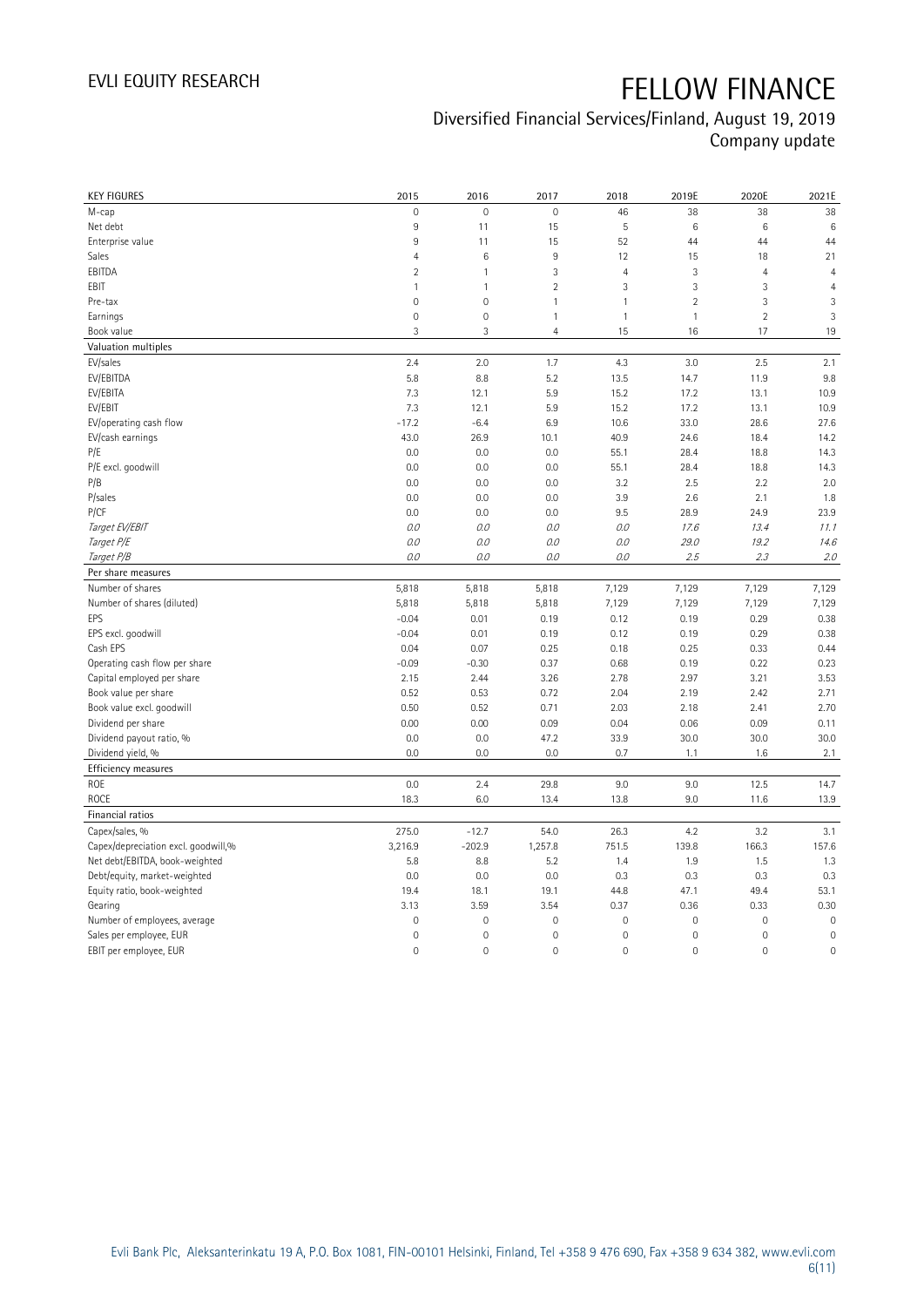#### Diversified Financial Services/Finland, August 19, 2019 Company update

COMPANY DESCRIPTION: Fellow Finance Oyj operates a lending platform for debt-based consumer and business financing. The company operates in Finland, Sweden, Germany, and Poland. The company began its operations in 2014 and listed on the Nasdaq First North Finland -marketplace in 2018.

#### INVESTMENT CASE:

| <b>OWNERSHIP STRUCTURE</b>         | <b>SHARES</b> | <b>EURm</b> | 0/0     |
|------------------------------------|---------------|-------------|---------|
| Taaleri Oyj                        | 1,847,163     | 9.938       | 25.9%   |
| Margin Investments Oy              | 830,843       | 4.470       | 11.7%   |
| TN Ventures Oy                     | 830,843       | 4.470       | 11.7%   |
| Oy T&T Nordcap Ab                  | 646,436       | 3.478       | $9.1\%$ |
| Avensis Capital Oy                 | 277,266       | 1.492       | 3.9%    |
| SEB Finland Small Cap              | 159,000       | 0.855       | 2.2%    |
| Fennia Life Insurance Company      | 142,330       | 0.766       | 2.0%    |
| OP-Finland Micro Cap               | 140,060       | 0.754       | 2.0%    |
| OP-Finland Small Cap               | 130,000       | 0.699       | 1.8%    |
| Säästöpankki Small Cap mutual fund | 128,841       | 0.693       | 1.8%    |
| Ten largest                        | 5,132,782     | 27.614      | 72%     |
| Residual                           | 1,995,843     | 10.738      | 28%     |
| Total                              | 7,128,625     | 38.352      | 100%    |

| <b>EARNINGS CALENDAR</b> |                                         |
|--------------------------|-----------------------------------------|
| August 23, 2019          | H1 report                               |
|                          |                                         |
|                          |                                         |
|                          |                                         |
| OTHER EVENTS             |                                         |
| April 03, 2019           | AGM                                     |
|                          |                                         |
| COMPANY MISCELLANEOUS    |                                         |
| CEO: Jouni Hintikka      | Pursimiehenkatu 4 A, FIN-00150 Helsinki |

IR:

CFO: Niko Stark Tel: 0203, 80,101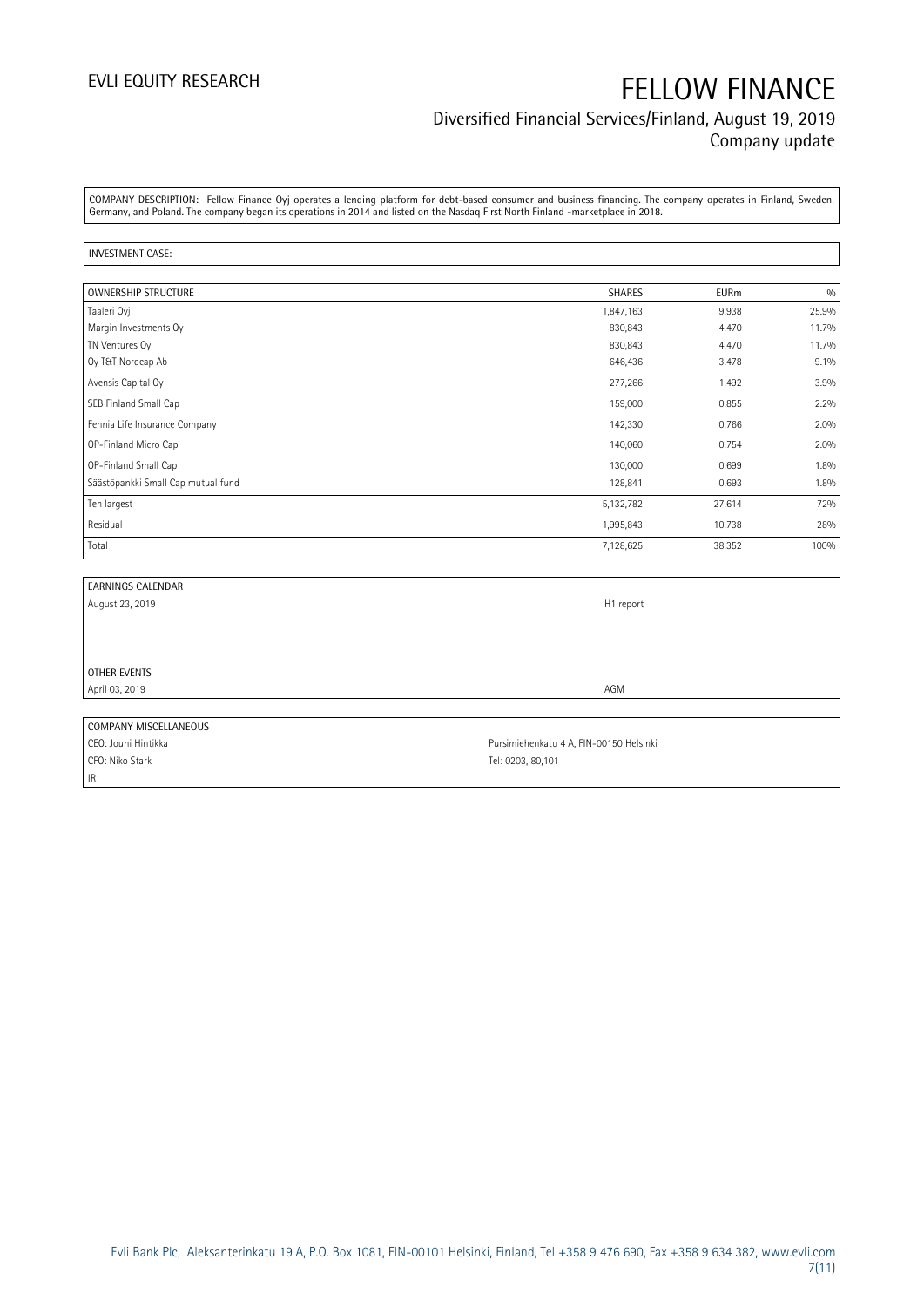#### Diversified Financial Services/Finland, August 19, 2019 Company update

DEFINITIONS

| P/E                                                                              | EPS                                                             |  |  |
|----------------------------------------------------------------------------------|-----------------------------------------------------------------|--|--|
| Price per share                                                                  | Profit before extraordinary items and taxes                     |  |  |
|                                                                                  | $-$ income taxes $+$ minority interest                          |  |  |
| Earnings per share                                                               |                                                                 |  |  |
|                                                                                  | Number of shares                                                |  |  |
|                                                                                  |                                                                 |  |  |
| P/Sales                                                                          | <b>DPS</b>                                                      |  |  |
| Market cap                                                                       | Dividend for the financial period per share                     |  |  |
| Sales                                                                            |                                                                 |  |  |
|                                                                                  |                                                                 |  |  |
| P/BV<br>Price per share                                                          | <b>CEPS</b><br>Gross cash flow from operations                  |  |  |
|                                                                                  |                                                                 |  |  |
| Shareholders' equity $+$ taxed provisions per share                              | Number of shares                                                |  |  |
| P/CF                                                                             |                                                                 |  |  |
| Price per share                                                                  | EV/Share<br>Enterprise value                                    |  |  |
|                                                                                  |                                                                 |  |  |
| Operating cash flow per share                                                    | Number of shares                                                |  |  |
|                                                                                  |                                                                 |  |  |
| EV (Enterprise value)                                                            | Sales/Share<br>Sales                                            |  |  |
| Market cap + net debt + minority interest at market value                        |                                                                 |  |  |
| - share of associated companies at market value                                  | Number of shares                                                |  |  |
|                                                                                  |                                                                 |  |  |
| Net debt<br>Interest bearing debt - financial assets                             | EBITDA/Share                                                    |  |  |
|                                                                                  | Earnings before interest, tax, depreciation and amortisation    |  |  |
|                                                                                  | Number of shares                                                |  |  |
| EV/Sales                                                                         | EBIT/Share                                                      |  |  |
| Enterprise value                                                                 | Operating profit                                                |  |  |
|                                                                                  |                                                                 |  |  |
| Sales                                                                            | Number of shares                                                |  |  |
| EV/EBITDA                                                                        | EAFI/Share                                                      |  |  |
| Enterprise value                                                                 | Pretax profit                                                   |  |  |
| Earnings before interest, tax, depreciation and amortisation                     | Number of shares                                                |  |  |
|                                                                                  |                                                                 |  |  |
| EV/EBIT                                                                          | Capital employed/Share                                          |  |  |
| Enterprise value                                                                 | Total assets - non interest bearing debt                        |  |  |
| Operating profit                                                                 | Number of shares                                                |  |  |
|                                                                                  |                                                                 |  |  |
| Div yield, %                                                                     | Total assets                                                    |  |  |
| Dividend per share                                                               | <b>Balance sheet total</b>                                      |  |  |
| Price per share                                                                  |                                                                 |  |  |
|                                                                                  |                                                                 |  |  |
| Payout ratio, %                                                                  | Interest coverage (x)                                           |  |  |
| Total dividends                                                                  | Operating profit                                                |  |  |
| Earnings before extraordinary items and taxes - income taxes + minority interest | Financial items                                                 |  |  |
|                                                                                  |                                                                 |  |  |
| Net cash/Share                                                                   | Asset turnover (x)                                              |  |  |
| Financial assets $-$ interest bearing debt                                       | Turnover                                                        |  |  |
| Number of shares                                                                 | Balance sheet total (average)                                   |  |  |
|                                                                                  |                                                                 |  |  |
| ROA, %                                                                           | Debt/Equity, %                                                  |  |  |
| Operating profit + financial income + extraordinary items                        | Interest bearing debt                                           |  |  |
| Balance sheet total - interest free short term debt                              | Shareholders' equity + minority interest + taxed provisions     |  |  |
| - long term advances received and accounts payable (average)                     |                                                                 |  |  |
|                                                                                  |                                                                 |  |  |
| ROCE, %                                                                          | Equity ratio, %                                                 |  |  |
| Profit before extraordinary items + interest expenses + other financial costs    | Shareholders' equity $+$ minority interest $+$ taxed provisions |  |  |
| Balance sheet total - non interest bearing debt (average)                        | Total assets - interest free loans                              |  |  |
|                                                                                  |                                                                 |  |  |
| ROE, %                                                                           | CAGR, %                                                         |  |  |
| Profit before extraordinary items and taxes - income taxes                       | Cumulative annual growth rate $=$ Average growth per year       |  |  |
| Shareholders' equity + minority interest + taxed provisions (average)            |                                                                 |  |  |
|                                                                                  |                                                                 |  |  |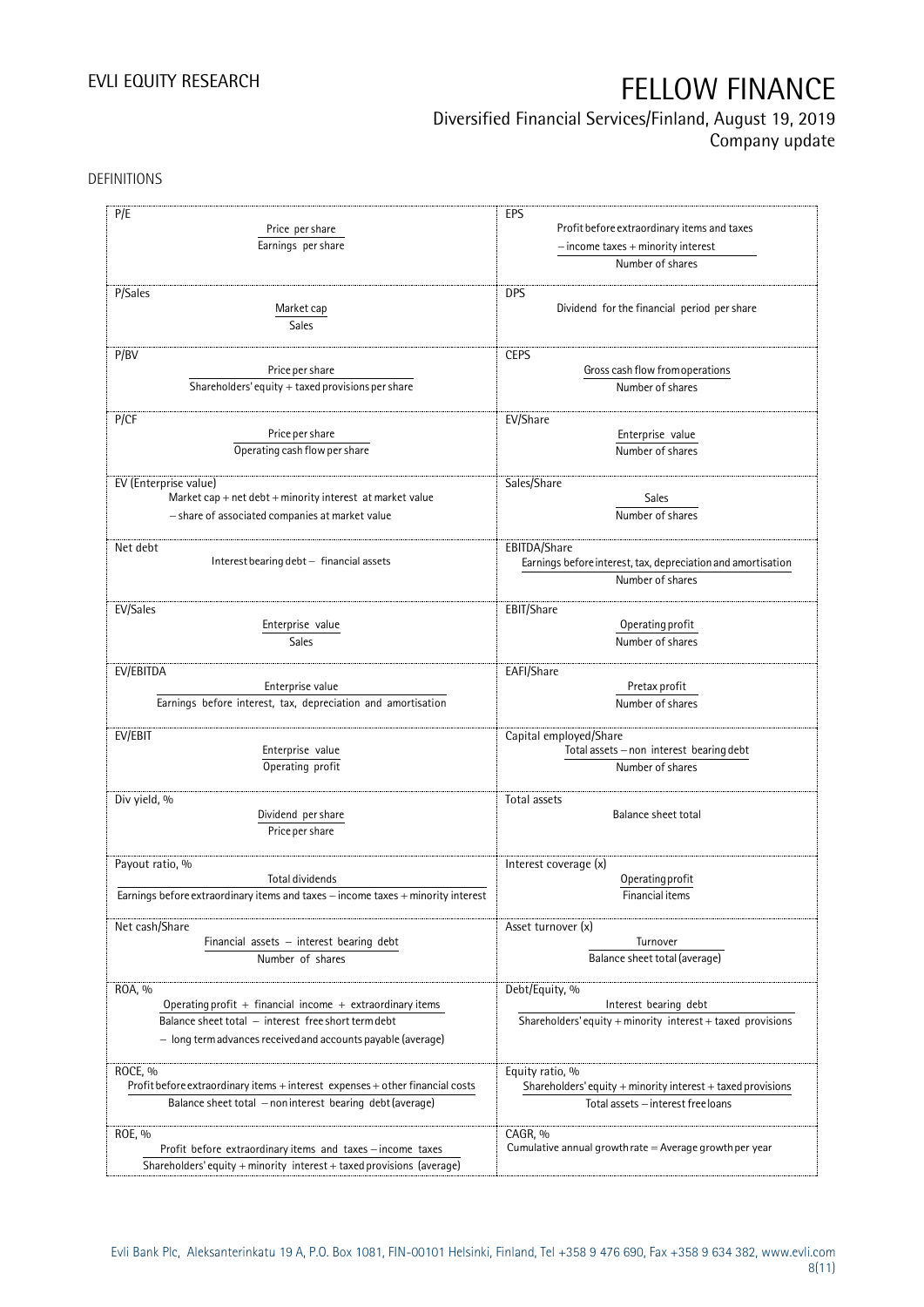#### Diversified Financial Services/Finland, August 19, 2019 Company update

#### Important Disclosures

Evli Research Partners Plc ("ERP") uses 12-month target prices. Target prices are defined by utilizing analytical techniques based on financial theory including (but not limited to) discounted cash flow analysis and comparative valuation. The selection of valuation methods depends on different circumstances. Target prices may be altered on the basis of new information coming to light in the underlying company or changes in interest rates, changes in foreign exchange rates, other securities prices or market indices or outlook for the aforementioned factors or other factors that may change the conditions of financial markets. Recommendations and changes by analysts are available at <https://research.evli.com/JasperAllModels.action?authParam=key;461&authParam=x;G3rNagWrtf7K&authType=3> Investment recommendations are defined as follows: Target price compared to share price Recommendation<br>  $\leq 10\%$  $\langle 5, 10, 10 \rangle$  SELL<br> $\langle -10, 10, 10 \rangle$  SELL  $-10 - (+10) \%$  HOL<br>  $> 10 \%$  RIJY  $> 10\%$ ERP's investment recommendation of the analyzed company is updated at least 2 timer per year. 60% 53% 50% 39% 40% 30% 20% 8% 10%  $0%$ Sell Hold Buy

The graph above shows the distribution of ERP's recommendations of companies under coverage in 1st of February 2019. If recommendation is not given, it is not mentioned here.

#### Name(s) of the analyst(s): Salokivi

This research report has been prepared by Evli Research Partners Plc ("ERP" or "Evli Research"). ERP is a subsidiary of Evli Bank Plc. Production of the investment recommendation has been concluded on 19.8.2019, 7:30. This report has been published on 19.8.2019, 7:45.

None of the analysts contributing to this report, persons under their guardianship or corporations under their control have a position in the shares of the company or related securities.

The date and time for any price of financial instruments mentioned in the recommendation refer to the previous trading day's closing price(s) unless otherwise stated in the report.

Each analyst responsible for the content of this report assures that the expressed views accurately reflect the personal views of each analyst on the covered companies and securities. Each analyst assures that (s)he has not been, nor are or will be, receiving direct or indirect compensation related to the specific recommendations or views contained in this report.

Companies in the Evli Group, affiliates or staff of companies in the Evli Group, may perform services for, solicit business from, hold long or short positions in, or otherwise be interested in the investments (including derivatives) of any company mentioned in the publication or report.

Evli Corporate Finance has managed or co-managed a public offering of the company's securities during the last 12 months prior to, received compensation for investment banking services from the company during the last 12 months prior to the publication of the research report.

ERP may pursue an assignment from the issuer(s) of the financial instruments mentioned in the recommendation or this report. These assignments may have a limited economic or financial impact on ERP and/or Evli. Under such assignments ERP may perform services including, but not limited to, arranging investor meetings or –events, investor relations communication advisory and production of research material.

ERP has signed an agreement with the issuer of the financial instruments mentioned in the recommendation, which includes production of research reports. This assignment has a limited economic and financial impact on ERP and/or Evli. Under the assignment ERP performs services including, but not limited to,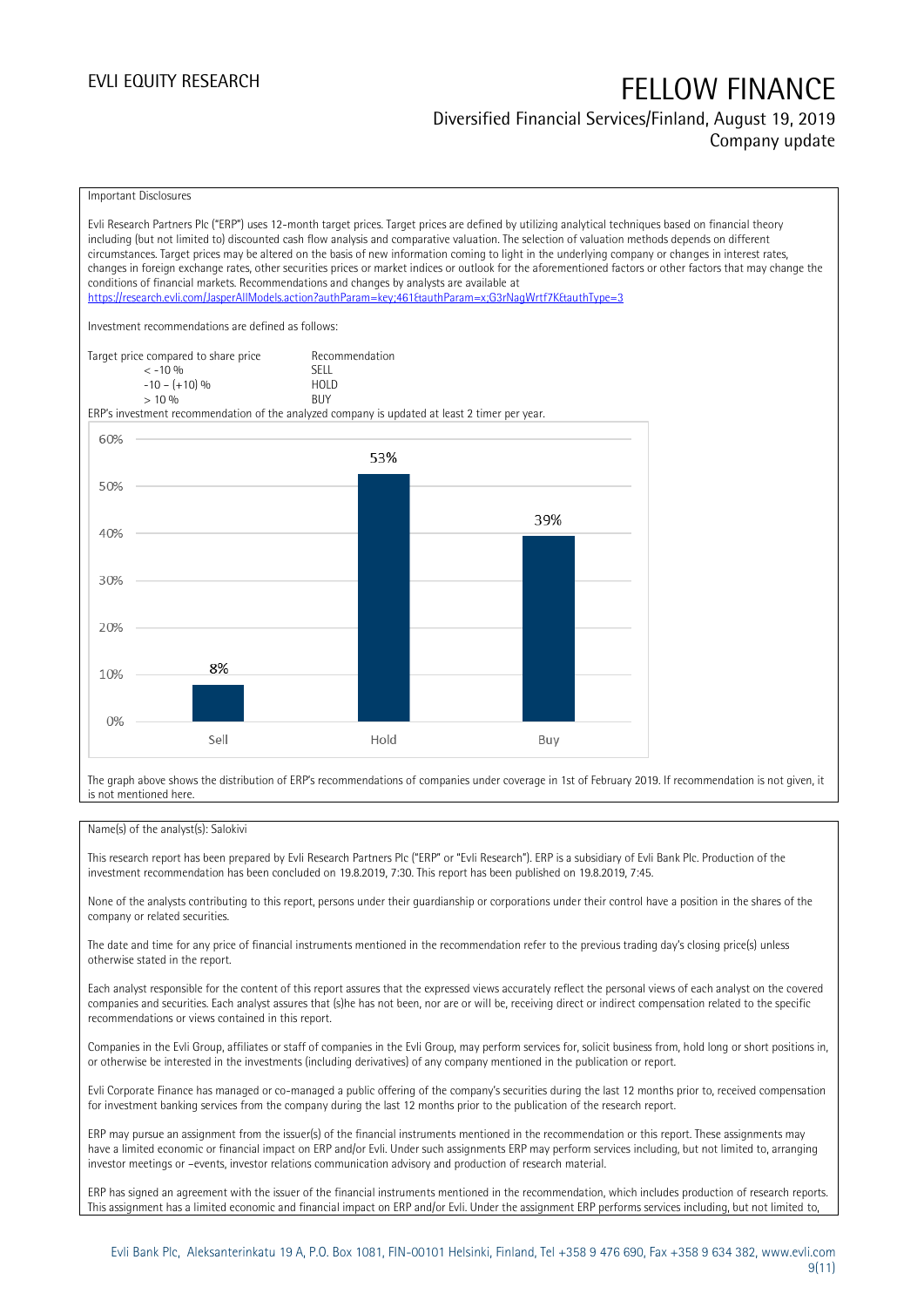## EVLI EQUITY RESEARCH FELLOW FINANCE Diversified Financial Services/Finland, August 19, 2019 Company update

arranging investor meetings or –events, investor relations communication advisory and production of research material.

ERP or another company within the Evli Group does not have an agreement with the company to perform market making services.

For the prevention and avoidance of conflicts of interests with respect to this report, there is an information barrier (Chinese wall) between Investment Research and Corporate Finance units concerning unpublished investment banking services to the company. The remuneration of the analyst(s) is not tied directly or indirectly to investment banking transactions performed by Evli Bank Plc or any company within Evli Group.

This report has not been disclosed to the company prior to its dissemination.

This report is provided and intended for informational purposes only and may not be used or considered under any circumstances as an offer to sell or buy any securities or as advice to trade any securities.

This report is based on sources ERP considers to be correct and reliable. The sources include information providers Reuters and Bloomberg, stock-exchange releases from the companies and other company news, Statistics Finland and articles in newspapers and magazines. However, ERP does not guarantee the materialization, correctness, accuracy or completeness of the information, opinions, estimates or forecasts expressed or implied in the report. In addition, circumstantial changes may have an influence on opinions and estimates presented in this report. The opinions and estimates presented are valid at the moment of their publication and they can be changed without a separate announcement. Neither ERP nor any company within the Evli Group are responsible for amending, correcting or updating any information, opinions or estimates contained in this report. Neither ERP nor any company within the Evli Group will compensate any direct or consequential loss caused by or derived from the use of the information represented in this publication.

All information published in this report is for the original recipient's private and internal use only. ERP reserves all rights to the report. No part of this publication may be reproduced or transmitted in any form or by any means, electronic, mechanical, photocopying, recording or otherwise, or stored in any retrieval system of any nature, without the written permission of ERP.

This report or its copy may not be published or distributed in Australia, Canada, Hong Kong, Japan, New Zealand, Singapore or South Africa. The publication or distribution of this report in certain other jurisdictions may also be restricted by law. Persons into whose possession this report comes are required to inform themselves about and to observe any such restrictions.

Evli Bank Plc is not registered as a broker-dealer with the U. S. Securities and Exchange Commission ("SEC"), and it and its analysts are not subject to SEC rules on securities analysts' certification as to the currency of their views reflected in the research report. Evli Bank is not a member of the Financial Industry Regulatory Authority ("FINRA"). It and its securities analysts are not subject to FINRA's rules on Communications with the Public and Research Analysts and Research Reports and the attendant requirements for fairness, balance and disclosure of potential conflicts of interest. This research report is only being offered in U.S. by Auerbach Grayson & Company, LLC (Auerbach Grayson) to Major U.S. Institutional Investors and is not available to, and should not be used by, any U.S. person or entity that is not a Major U.S. Institutional Investor. Auerbach Grayson is a broker-dealer registered with the U.S. Securities and Exchange Commission and is a member of the FINRA. U.S. entities seeking more information about any of the issuers or securities discussed in this report should contact Auerbach Grayson. The securities of non-U.S. issuers may not be registered with or subject to SEC reporting and other requirements.

ERP is not a supervised entity but its parent company Evli Bank Plc is supervised by the Finnish Financial Supervision Authority.